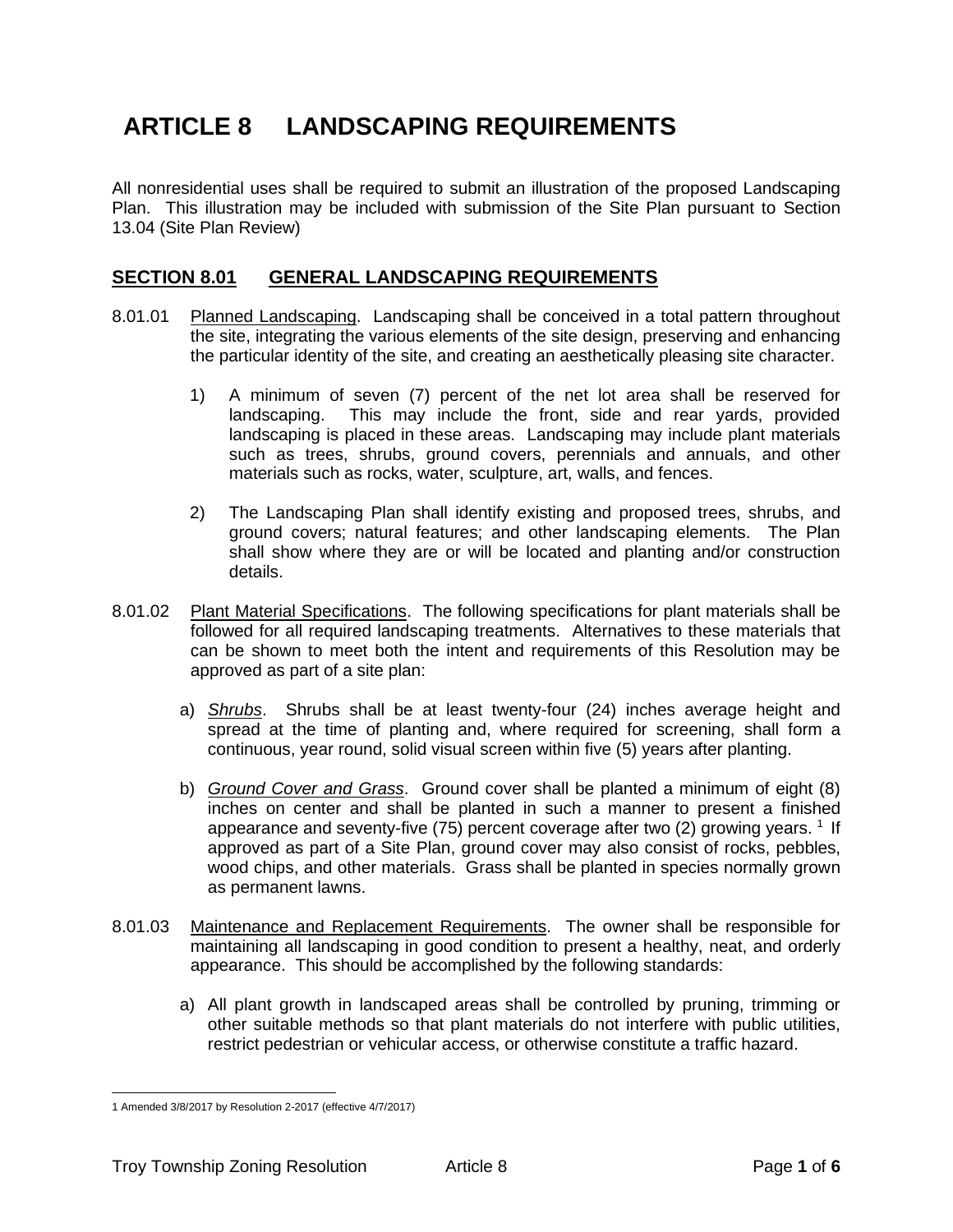- b) All planted areas shall be maintained in a relatively weed-free condition, clear of undesirable undergrowth and free from refuse and debris.
- c) All trees, shrubs, groundcover, and other plant materials must be replaced within the next planting season if they die or become unhealthy because of accidents, drainage problems, disease, or other causes. Replacement plants shall conform to the standards that govern original installation.
- d) Representatives of the Township shall have the authority to inspect landscaping and check it against the approved plan on file.

## **SECTION 8.02 LANDSCAPED BUFFER STRIPS REQUIRED BETWEEN NON-RESIDENTIAL USES AND "A-1" OR "R" DISTRICTS**

For all nonresidential uses (except agriculture) which are within, abut, or are opposite an "A-1" or "R" District, a landscaped buffer strip shall be required to extend the full length of any adjacent or abutting side and/or rear lot line, subject to approval by the Zoning Commission.

#### <span id="page-1-0"></span>8.02.01 Width of Buffer Strip

a) Nonresidential buildings or uses (not including customer/staff parking) shall not be located or conducted closer to any lot line of an "A-1" or "R" District than the distance specified in the following schedule, except as provided in [Section 8.02.02\(d\)](#page-2-0) of this section. Where the boundary line of two zoning districts divides a lot held in single ownership, the zoning district line shall apply for non-residential setback purposes.

| <b>Uses</b>        | <b>Minimum Yard (Feet)</b> |      |
|--------------------|----------------------------|------|
|                    | <b>Side</b>                | Rear |
| Public/Semi-Public | 50                         | 100  |
| Commercial         | 30                         | 30   |
| Industrial         | 50                         | 100  |

 b) Parking of automobiles for non-residential uses may be permitted within fifteen (15) feet of the boundaries of "A-1" and "R" Districts provided screening is installed as specified in [Section 8.02.02\(d\)](#page-2-0) subject to approval by the Zoning Commission.

#### 8.02.02 Landscaped Buffer Strip Requirement

a) This buffer strip shall be landscaped with natural screening at a minimum of four (4) feet in height for all uses. This screening must have a minimum opacity of seventy-five (75) percent in the summer and fifty (50) percent in winter within three (3) years of planting.  $2^2$ 

<sup>2</sup> Amended 3/8/2017 by Resolution 2-2017 (effective 4/7/2017)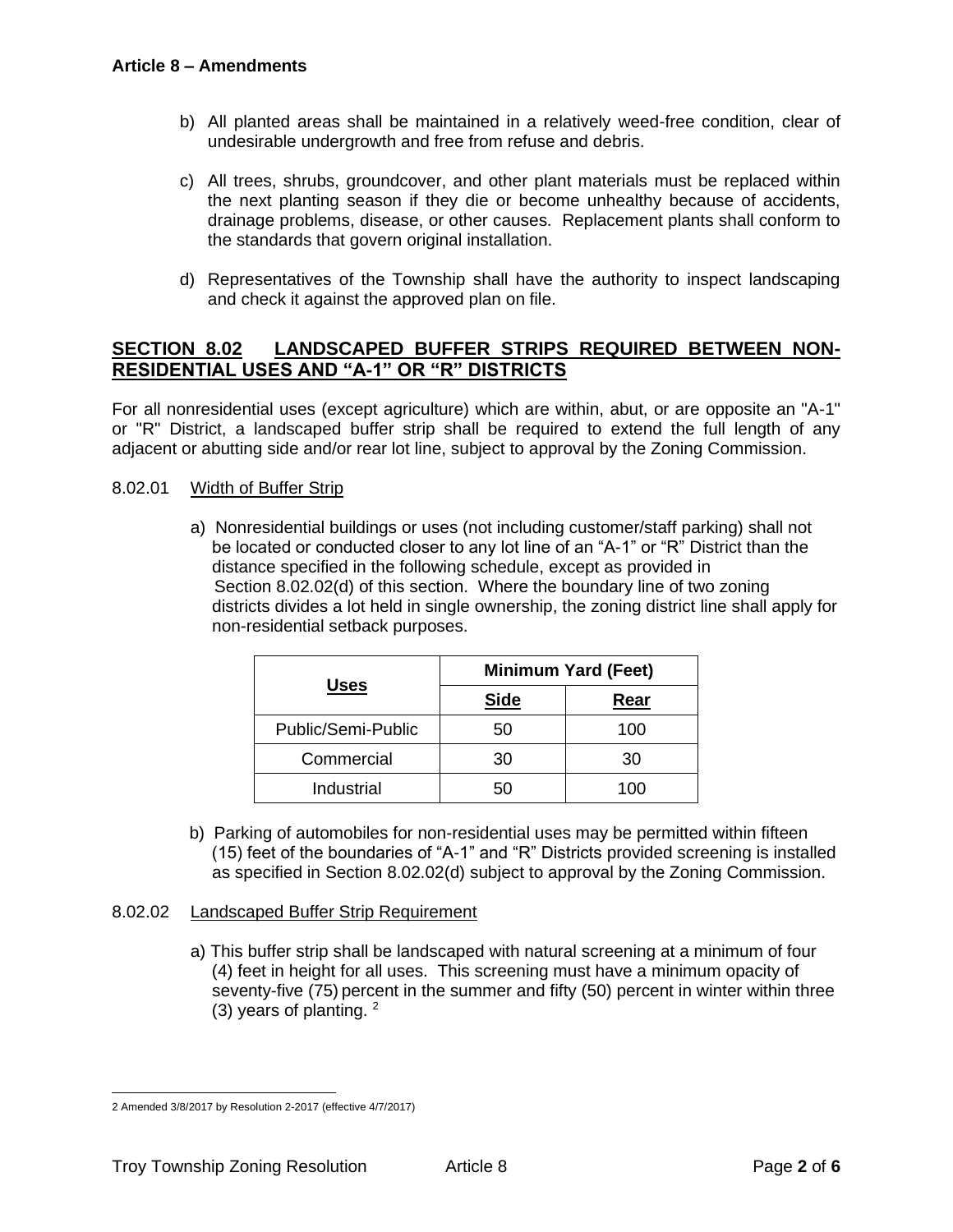- b) An additional four (4) feet of mounding shall be required for all industrial and public/semi-public uses.
	- 1) The mounding slopes shall not exceed three foot horizontal to one foot vertical (3:1) and shall vary and undulate maintaining a height between three (3) and four (4) feet. All crests of mounds shall be rounded.
	- 2) In combination with the mounding, plantings shall be provided such that the plantings and mounding will achieve a combined minimum height of seven (7) feet above surrounding contours.
- c) Naturally occurring buffer areas, such as wood lots, may be preserved and utilized in lieu of all or part of the preceding requirements, and alternative screening and buffering improvements may be approved by the Zoning Commission as part of the Site Plan review process.
- <span id="page-2-0"></span>d) For commercial uses within or abutting "A-1" or "R" Districts, the minimum width of the buffer strip may be reduced up to fifty (50) percent of the requirements stated in [Section 8.02.01\(a\)](#page-1-0) if an alternate acceptable landscaped buffer strip approved by the Zoning Commission is provided. At a minimum, such buffer shall consist of a masonry or solid fence between four (4) and six (6) feet in height, maintained in good condition and free of all advertising or other signs. Landscaping planted on the outside of such wall or fence shall consist of a strip of land not less than fifteen (15) feet in width planted with an evergreen hedge or dense planting of evergreen shrubs not less than (4) feet in height.

## **SECTION 8.03 LANDSCAPE STRIP ALONG ROADWAYS REQUIRED**

- 8.03.01 A landscape strip shall be provided by all commercial and industrial uses along the full frontage of a lot to separate the roadway from the building and/or parking areas.
	- a) For lots having a front lot line that adjoins a non-limited access state or federal highway, the width of this landscape strip shall not be less than thirty (30) feet measured from the right-of-way line away from the street.
	- b) For lots having a front lot line that does not adjoin a state or federal highway, the width of this landscape strip shall not be less than twenty (20) feet measured from the right-of-way line away from the street.
- 8.03.02 Within this landscape strip, the area shall be unoccupied except for the landscape treatment, signage, steps, walks, terraces, driveways (generally perpendicular to right-of-way), lights, and other similar structures.
	- a) Mounding and other innovative treatments are to be encouraged in this area, but the design must not interfere with adequate sight distances.
	- b) Within the landscape strip, at least two (2) deciduous trees with a three (3) inch caliber, or three (3) evergreen trees at least six (6) foot high shall be planted for each one hundred (100) feet of property frontage, along with random shrub plantings.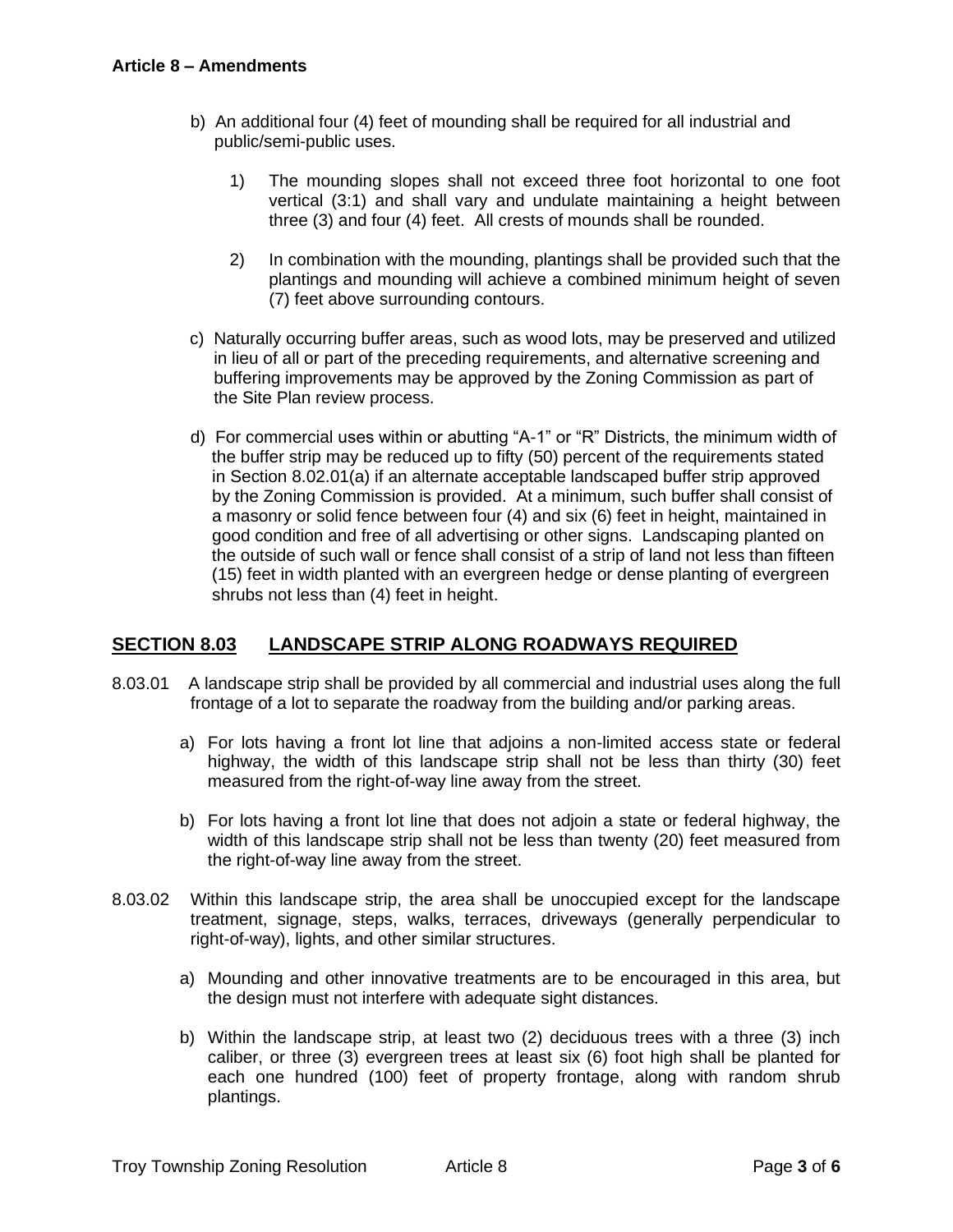## **SECTION 8.04 PARKING LOT SCREENING AND LANDSCAPING**

Parking lot screening and landscaping is required for all commercial and industrial uses and shall include both perimeter screening and interior landscaping.

- 8.04.01 Perimeter Screening. Perimeter screening shall effectively conceal vehicles within a parking area from adjoining property (alongside lot lines) with the selective use of plant, mounding, or fence material for visual separation. The perimeter of parking areas shall be screened as follows:
	- a) A planting strip of at least five (5) feet in width shall be located along the perimeter of a parking area (along side lot lines).
	- b) Within this landscaped strip<sup>3</sup>there shall be two (2), two (2) inch caliber deciduous shade trees per one hundred (100) lineal feet (or fraction thereof) of perimeter parking area.
	- c) There shall also be a four (4) foot tall solid hedge, or informal planting of shrubs (evergreen or deciduous) which will provide fifty (50) percent opacity within two (2) years of planting.
	- d) If such perimeter landscaping is found to be not feasible or practical during the site plan review process, an alternative arrangement of perimeter landscaping may be provided and approved as part of the site plan review process.
- 8.04.02 Interior Parking Area Landscaping. Landscaping within parking areas, whether ground cover or upright plant materials, is necessary not only to reduce the generation of heat and water runoff, but also to break up visually the expanse of paved areas.
	- a) The use of parking islands or peninsulas strategically placed throughout the parking lot is required to landscape parking lot interiors. The use of shade trees in these landscape areas is encouraged.
	- b) Any open parking area containing more than six thousand (6,000) square feet of area or fifteen (15) or more parking spaces shall provide the following interior landscaping in addition to the required perimeter screening:
		- 1) An area equal to five percent (5%) of the total area devoted to parking spaces and parking lanes shall be landscaped and permeable within the parking area.
		- 2) Landscaping in parking areas shall be dispersed throughout in peninsulas or islands. The minimum island or peninsula size shall be one hundred eighty (180) square feet, with a two (2) foot minimum distance between all trees or shrubs and the edge of pavement where vehicles overhang and should have a minimum width of ten (10) feet. Islands shall typically be located every ten (10) to twelve (12) parking spaces, and may be curbed.

<sup>3</sup> Amended 3/8/2017 by Resolution 2-2017 (effective 4/7/2017) typing error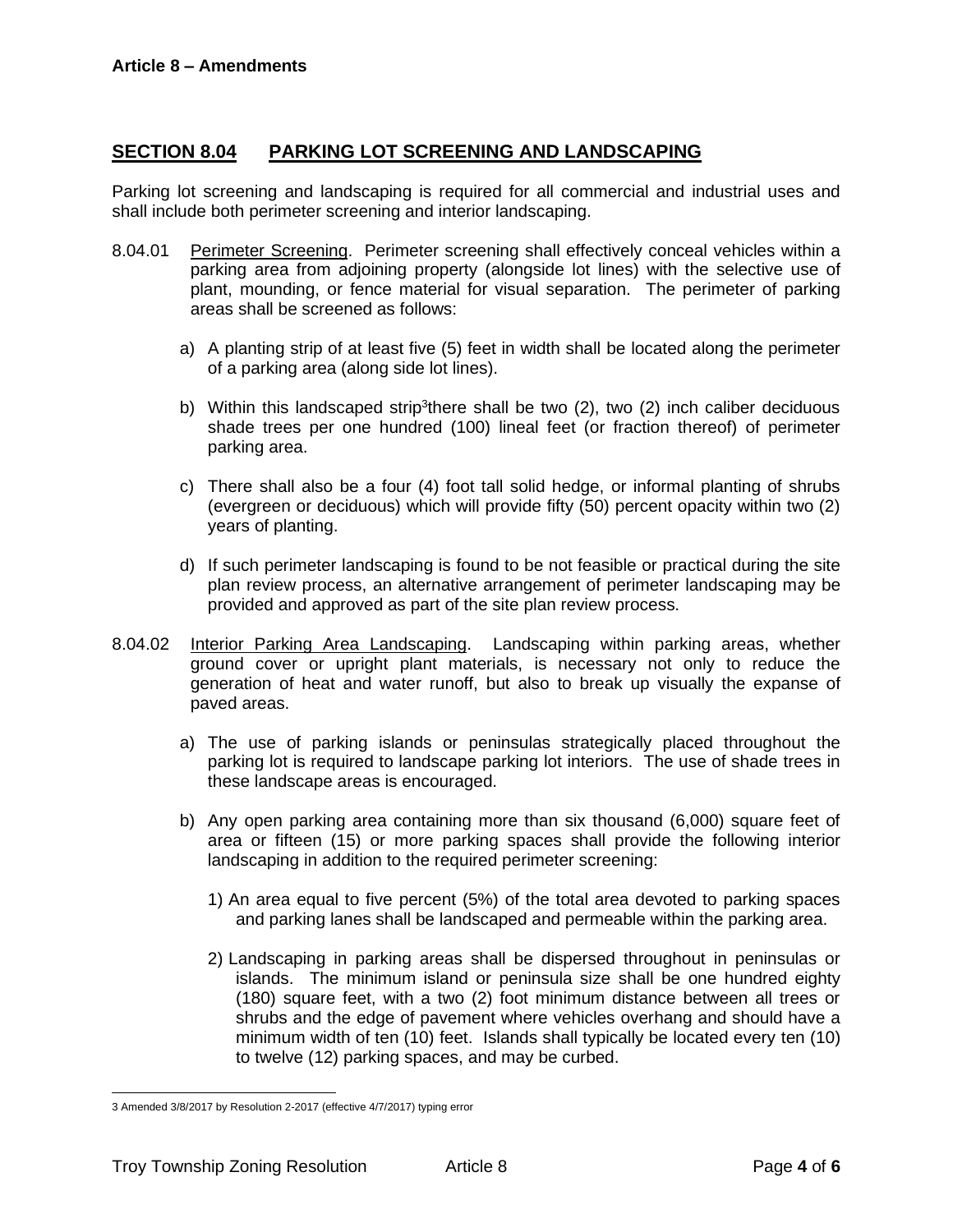- 3) Required plant materials for the interior of parking areas shall be one deciduous tree for every three thousand (3,000) square feet. Where site distance or maneuvering conflicts exist, trees shall have a clear trunk of at least five (5) feet above the ground, and the remaining required landscape areas shall be planted with shrubs or ground cover not to exceed two (2) feet in height.
- 4) All parking surfaces shall be paved.
- c) Whenever possible, large parking areas of thirty thousand (30,000) square feet or larger shall be designed so as to break up their visual expanse and create the appearance of smaller parking lots. This distinction or separation can be achieved by interspersing yard space and buildings in strategic areas and by taking advantage of natural features such as slope, existing woodland or vegetation, drainage courses and retention areas.

## **SECTION 8.05 FOUNDATION PLANTINGS**

Foundation plantings are required along all exterior building walls that face or are nearly parallel to a public right-of-way to soften building edges and screen foundations. Foundation shrubbery shall be used to enhance and highlight building architecture.

- 8.05.01 Foundation plantings shall be placed within five (5) feet of the building perimeter.
- 8.05.02 Ten (10) shrubs shall be required for every one hundred (100) lineal feet of horizontal exterior building wall that faces (or are nearly parallel to) a public right-of-way.
- 8.05.03 If the Township determines that such foundation plantings are not feasible, an alternate treatment may be approved.

#### **SECTION 8.06 SCREENING OF SERVICE COURTS, STORAGE AREAS AND LOADING DOCKS**

For all uses that include areas used for service, loading, and unloading activities, such areas shall be screened along the entire rear lot line and side lot lines from the rear lot line to the rear building line.

- 8.06.01 The width of this screening area shall be a minimum of five (5) feet.
- 8.06.02 Screening shall consist of walls, hedges, fences, vegetation, or an acceptable combination of these elements, provided that screening must be at least seven (7) feet in height.
- 8.06.03 Vegetation used for screening shall have a minimum opaqueness of seventy five (75) percent at all times within two (2) years of planting.